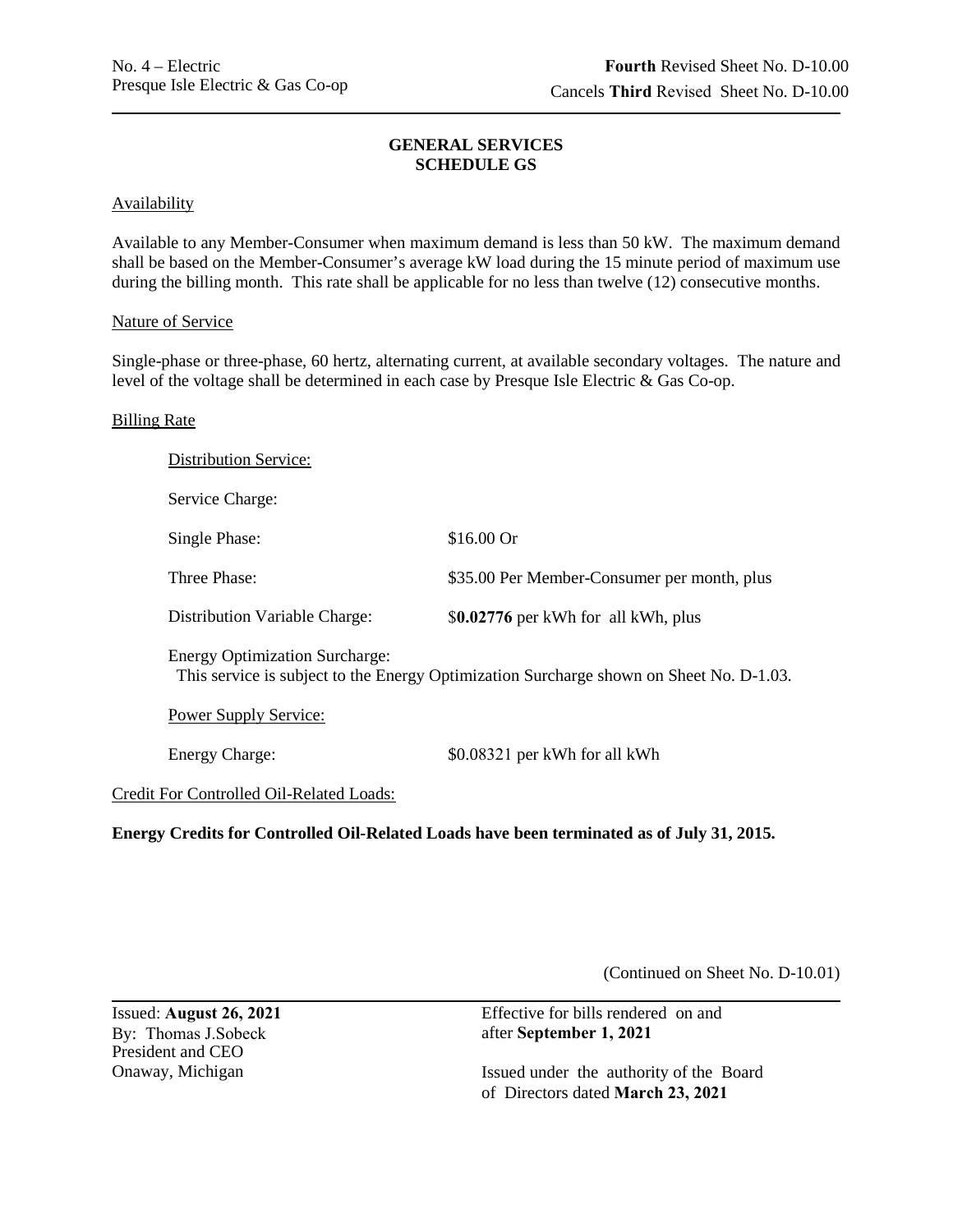# **GENERAL SERVICES SCHEDULE GS (Contd) (Continued from Sheet No. D-10.00)**

### Tax Adjustments

 $\overline{a}$ 

A. Bills shall be increased within the limits of political subdivisions which levy special taxes, license fees or rentals against the Cooperative's property, or its operations, or the production and/or sale of electric energy, to offset such special charges and thereby prevent other Member-Consumers from being compelled to share such local increases.

 B. Bills shall be increased to offset any new or increased specific tax or excise imposed by any governmental authority which increases the Cooperative's cost of providing electric service.

### Power Supply Cost Recovery Clause and Factor

 This rate schedule is subject to the Cooperative's Power Supply Cost Recovery Clause as set forth on Sheet Nos. D-1.00 and D-1.01.

### **Bill Frequency**

**All Member-Consumers taking service under Schedule GS will be billed once per month and subject to the terms of Meter Reading found below.** 

#### **Meter Reading**

 **due date. If the Member-Consumer fails to provide a reading for three consecutive months, the Cooperative will obtain a reading and bill each metered account the Meter Reading Charge as Meter readings are to be supplied by the Member-Consumer on a once per month basis prior to the shown on Sheet No. C-9.00.** 

#### Minimum Charge

For Member-Consumers receiving three-phase service, the annual minimum charge shall be equal to \$300 plus \$12/KVA of required transformer capacity in excess of 30 KVA, plus the Energy Optimization Surcharge amount shown on Sheet No. D-1.03. For Member-Consumers receiving single-phase service with 30 KVA or more of transformer capacity, the annual minimum charge shall be equal to \$300 plus

(Continued on Sheet No. D-10.02)

President and CEO<br>Onaway, Michigan

 Issued Effective for bills rendered on and By: Brian Burns **and Burns** after **August 1, 2015** 

Onaway, Michigan **Issued under the authority of the Board** of Directors dated **3/24/15**